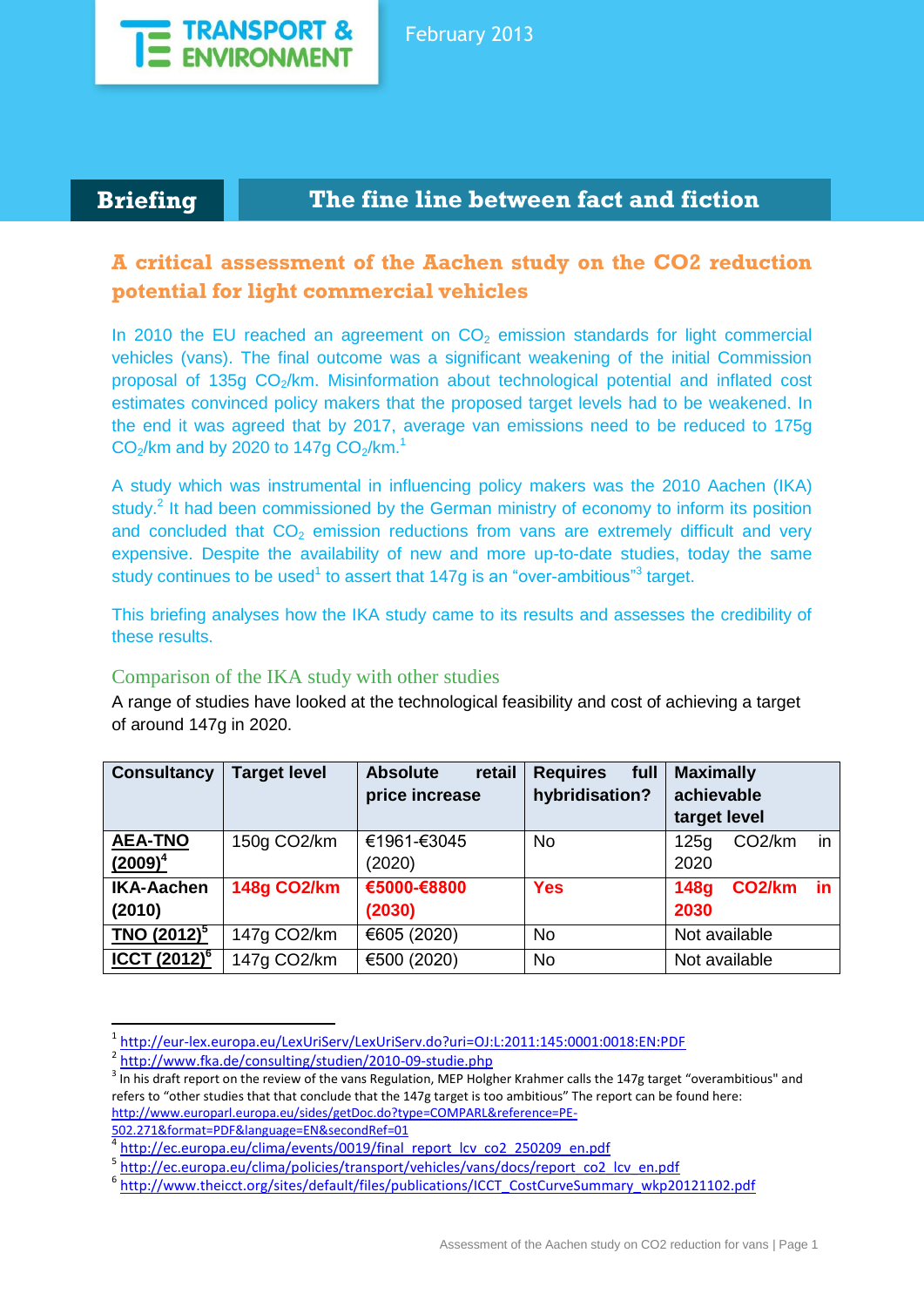### **How did IKA come to its results?**

The estimations of IKA clearly differ from what other consultancies have found. This raises questions as to the methodology used by the different studies. The methodology used by TNO-AEA (2009) and TNO (2012) has been established practice since 2006 and was used for the adoption of the CO<sub>2</sub> targets for cars and vans. In TNO 2012, cost estimates for CO<sub>2</sub> reduction technologies are largely based on in-house expertise from TNO and consortium partner Ricardo. The ICCT work is based on a new methodology which mirrors the automotive industry's own methodology for future costs of technology.<sup>7</sup>

Unfortunately, the Aachen study reveals little about its methodology or assumptions. It can however be deduced from the study that:

- It is based on a German, not a European sales database and the mass of vans in Germany appears to be significantly higher than in EU27;
- The assumed reduction potentials per technology are lower than the estimates in other studies;
- Costs are not specified per technology, but based on the specified costs for technology packages, the IKA estimates that the estimated costs of technologies appear to be significantly higher than the estimates in other studies;
- **IKA assumes that in early stages of market introduction the new technologies cannot yet** yield their maximum reduction potential and uses a **very high safety margin**;

#### The trick with the safety margin

**.** 

Studies estimating the potential of different technologies use a safety margin when combining different technologies. This is because technologies may not be immediately fully mature and because the arithmetical combination of the different reduction potentials does not necessarily fully correspond to their real potential. When analysing IKA's different scenarios (see p12 of the study) the divergence between the combined effect of the technologies and the IKA estimates is clear. **IKA neither specifies nor justifies its safety margin but it can be deduced that a margin of 50% or more is used.**

|                         | <b>Combined effect of</b><br>technologies, simple<br>calculation | <b>Reduction potential</b><br>according to IKA |
|-------------------------|------------------------------------------------------------------|------------------------------------------------|
| Scenario D <sub>3</sub> | <b>20%</b>                                                       | 11%                                            |
| Scenario D5             | 34%                                                              | 15%                                            |
| Scenario D6             | 50%                                                              | 19%                                            |

The argument that technologies, when not fully mature, do not deliver their full reduction potential immediately may have some validity for complex powertrain technologies (e.g. downsizing, hybridisation, waste heat recovery), but definitely is not applicable to vehicle body technologies such as improved aerodynamics, weight reduction and low rolling resistance tyres. Assuming that all technologies except those last three would only deliver half of their full potential by 2020, would still lead to a combined reduction potential of 23% (from 181 g/km to 142 g/km) for D5 rather than the 15% claimed by IKA.

<sup>&</sup>lt;sup>7</sup> for more info see[: http://www.theicct.org/blogs/staff/assembling-vehicle-technology-cost-data-european](http://www.theicct.org/blogs/staff/assembling-vehicle-technology-cost-data-european-market)[market](http://www.theicct.org/blogs/staff/assembling-vehicle-technology-cost-data-european-market)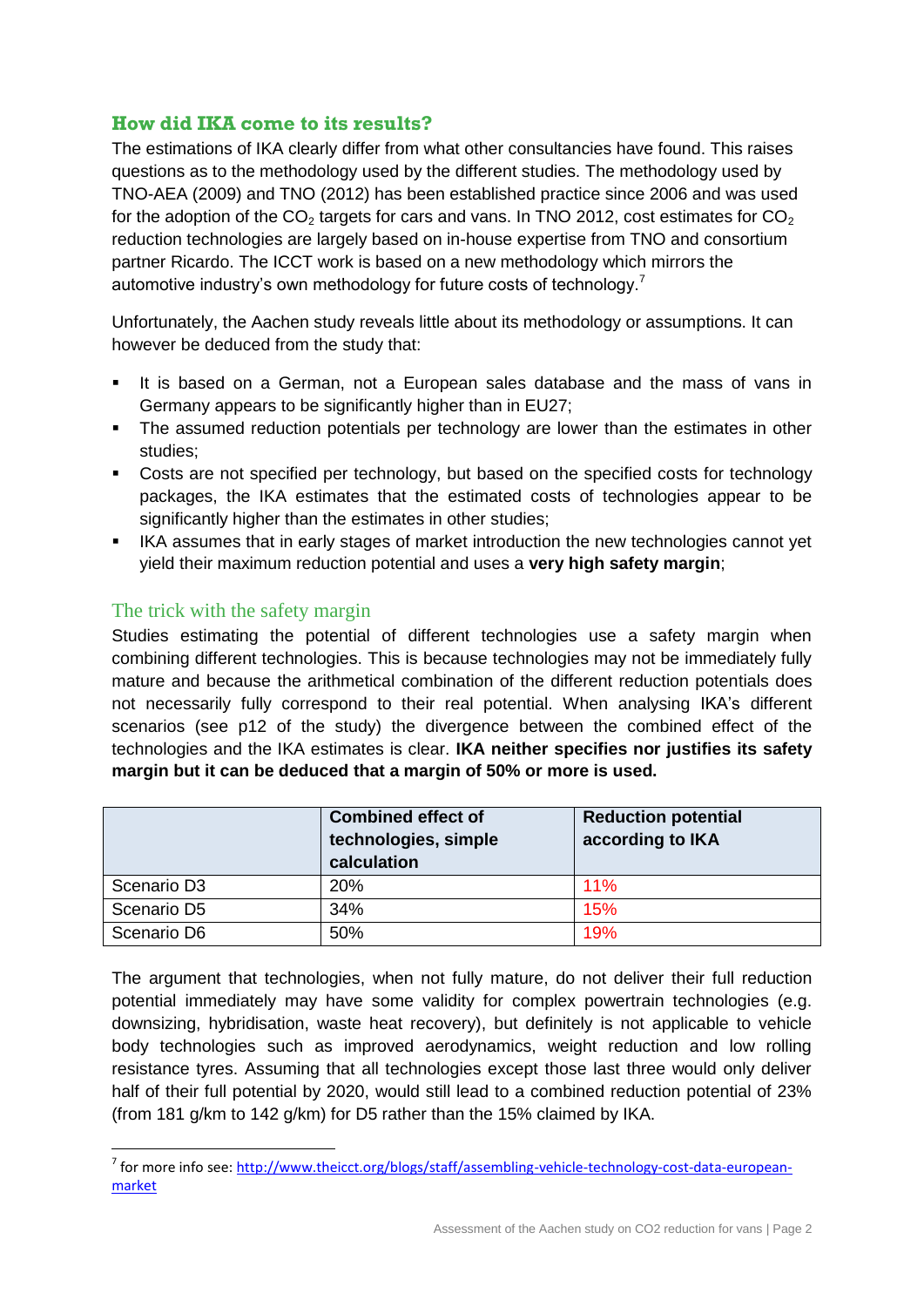What if we were to use a a more realistic safety margin?

Scenario D5 (p12) illustrates how IKA comes to its conclusions. According to IKA's calculations, the effect of the measures listed for package D5 could reduce emissions by only 15% or 27 g/km.

If we combine the full potentials, while assuming a realistic safety margin of 5%<sup>8</sup> to account for the fact that combined technologies may have a lower potential than the arithmetic combination of individual reduction potentials, **reductions of up to 31% to a level of 123g are possible.**

| D5 - feasible in 2020                    | <b>IKA</b>            |                        |            |
|------------------------------------------|-----------------------|------------------------|------------|
|                                          | CO <sub>2-red</sub> . | $1-\delta_i$           |            |
| reduced friction                         | 5.0%                  | 95%                    |            |
| medium downsizing                        | 4.0%                  | 96%                    |            |
| improved cooling + electrical water pump | 1.5%                  | 99%                    |            |
| waste heat recovery                      | 1.5%                  | 99%                    |            |
| automated gear box                       | 3.0%                  | 97%                    |            |
| mild hybidisation                        | 10.0%                 | 90%                    |            |
| improved aerodynamics                    | 3.0%                  | 97%                    |            |
| strong weight reduction                  | 6.0%                  | 94%                    |            |
| LRRT                                     | 2.0%                  | 98%                    |            |
| electrified auxiliaries                  | 4.0%                  | 96%                    |            |
| $\Pi(1-\delta_i)$                        |                       | 66%                    |            |
| combined reduction potentials            | 34%                   |                        |            |
| combined effect according to IKA         | 15%                   |                        |            |
|                                          |                       |                        |            |
|                                          |                       | <b>IKA</b> alternative |            |
| 2010 average                             | 181                   |                        | $181$ g/km |
| reduction                                | 15%                   | 34%                    |            |
| reduction                                | 27                    |                        | $61$ g/km  |
| safety margin                            |                       | 5%                     |            |
| corrected reduction                      | 27                    |                        | 58 g/km    |
| 2020 value                               | 154                   |                        | $123$ g/km |

The cost of achieving this reduction would be €2700-€4500 but since IKA

opts for lower technology potentials and higher costs per technology this is probably an exaggeration as well.

#### **Conclusions**

IKA uses conservative assumptions for both technology reduction potentials and costs. In addition to this, by assuming, without clear proof, that technologies can only deliver a fraction of their potential by 2020, IKA reinforces the impression that  $CO<sub>2</sub>$  reductions from light commercial vehicles are extremely difficult and expensive.

When applying a more realistic safety margin to IKA's different scenarios, reduction potentials are similar to those found in other studies. A number of recent studies (TNO, ICCT 2012), using various methods, have concluded that the 147g proposed for 2020 is by no means 'over-ambitious' and that much steeper reductions could be achieved with a relatively limited cost.

Whether or not the results are deliberately presented in a misleading manner, it must be clear from the above analysis that the Aachen (IKA) study is not a sound base for policy making and that its claims should be treated with care.

**.** 

 $1$  Extract from industry presentation January 2013

**<sup>.</sup>** <sup>8</sup> Similar to the method used in TNO 2012.